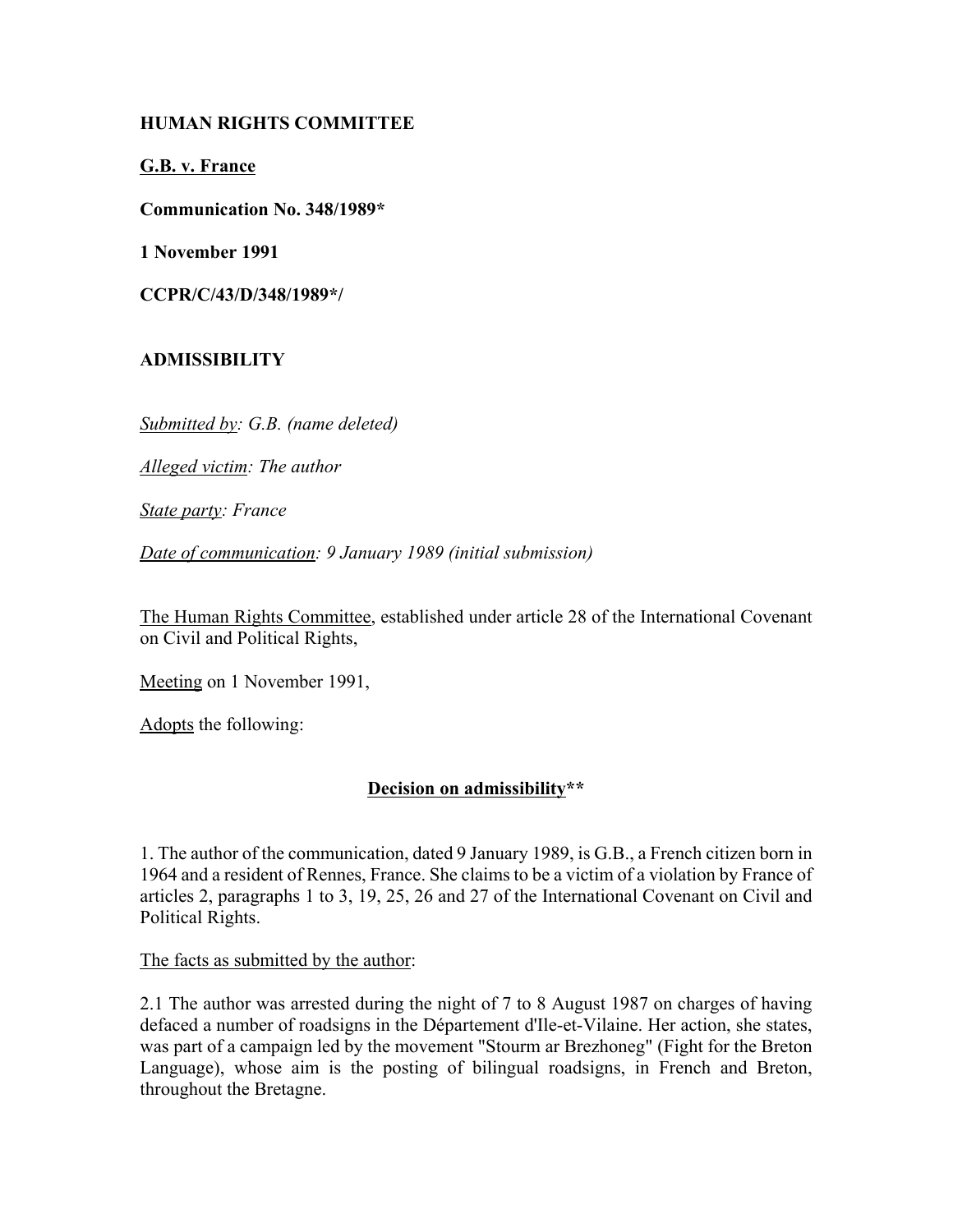2.2 In December 1987, the Tribunal de Grande Instance of Rennes fined the author 5,000 French Francs and sentenced her to a term of four months of imprisonment (suspended); at the same time, she and the two co-defendants,  $H.B.$ <sup>1</sup> and  $S.G.$ <sup>2</sup>, were sentenced to pay 53,000 French Francs, with interest, for the damage caused. G.B. states that the tribunal refused to accept the testimony of the defendants in Breton. On 4 July 1988, the Court of Appeal of Rennes confirmed the judgment of the court of first instance.

2.3 The author indicates that none of the above sentences has been the subject of an amnesty, as has been the case with respect to other, similar offences. The suspended prison sentence is, in her opinion, merely intended to prevent her from entering the civil service.

## The complaint:

3. It is alleged that the facts described above constitute violations by France of articles 2, paragraphs 1 to 3, 19, 25, 26 and 27 of the International Covenant on Civil and Political Rights.

## The State party's observations:

4.1 The State party contends that the communication is inadmissible on a number of grounds. As to the requirement of exhaustion of domestic remedies, it notes that the author failed to appeal the judgment of 4 July 1988 of the Court of Appeal of Rennes to the Court of Cassation. The State party further specifies thatthe author did not, at any stage in the judicial proceedings, request to be heard in Breton, and that she expressed herself without problems in French.

4.2 As to the alleged violation of article 2 of the Covenant, the State party notes that this provision cannot be violated directly and in isolation. A violation of article 2 can only be admitted to the extent that other rights protected under the Covenant have been violated (paragraph 1) or if necessary steps to give effects to rights protected under the Covenant have not been taken. A violation of article 2 can only be the corollary of another violation of a Covenant right. The State party adds that the author did not precisely spell out her allegations and that, in any event, she did not avail herself of available domestic remedies.

4.3 The State party rejects the claim of a violation of the author's rights under article 19, paragraph 2, as an abuse of the right of submission. Apart from having failed to properly substantiate her allegation, the State party notes that G.B. was not prevented, at any stage of the proceedings, from freely expressing herself. Defacing roadsigns cannot, by any reckoning, be construed as a manifestation of the freedom of expression, within the meaning of article 19, paragraph 2.

4.4 As to the alleged violations of articles 25 and 26, the State party contends that the author has failed to substantiate, for purposes of admissibility, how she considers her rights under these provisions to have been violated. While a criminal conviction may bar access to public office, G.B. at no time indicated that she intended to seek access to public office; nor did she file a request, pursuant to article 55, paragraph 1, of the Penal Code, for non-inscription of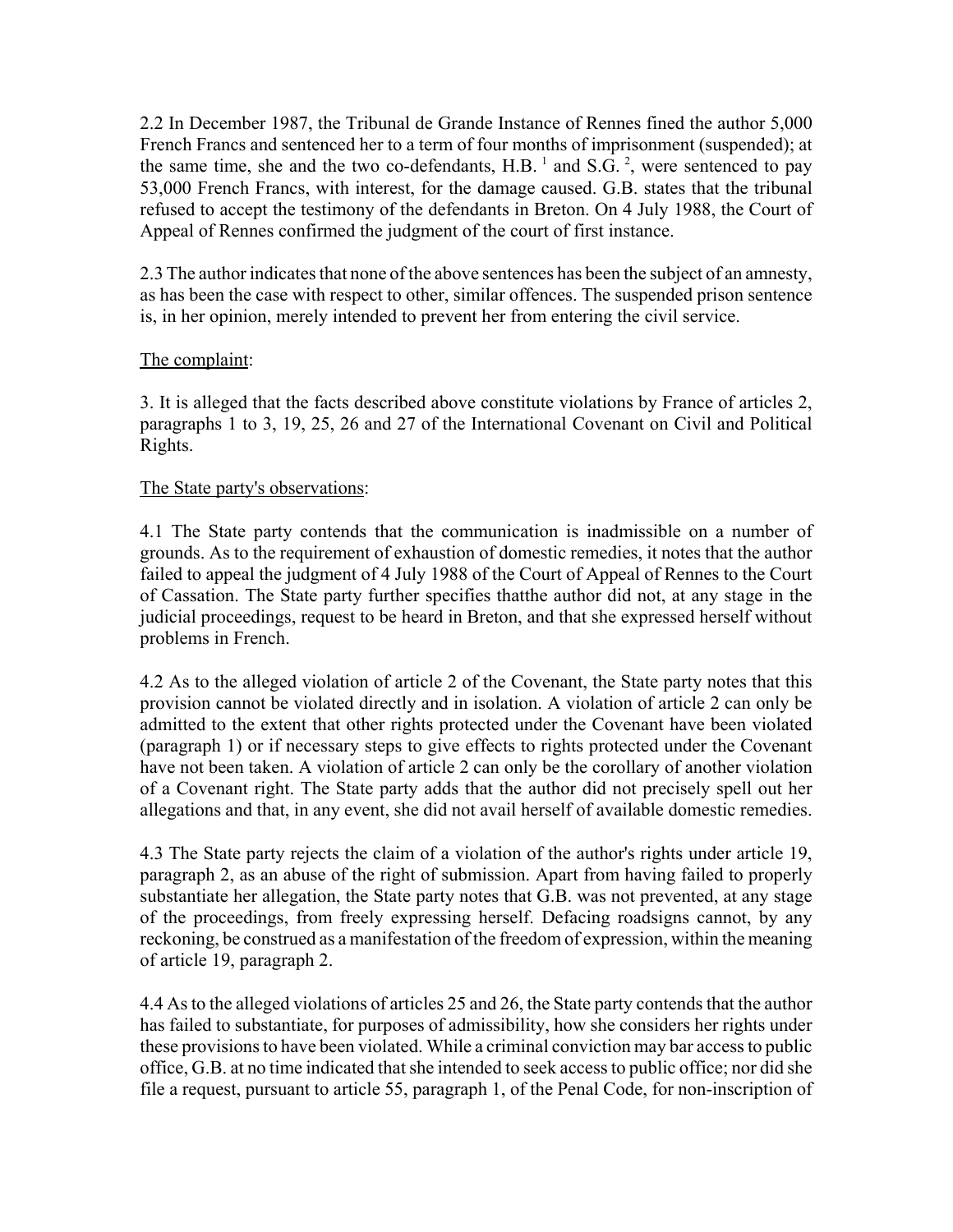her criminal conviction in her files (casier judiciaire).

4.5 Finally, the State party recalls that upon ratification of the Covenant, the French Government entered the following declaration in respect of article 27: "In the light of article 2 of the Constitution of the French Republic, the French Government declares that article 27 is not applicable so far as the Republic is concerned."

#### Issues and proceedings before the Committee:

5.1 Before considering any claims contained in a communication, the Human Rights Committee must, in accordance with rule 87 of its rules of procedure, decide whether or not it is admissible under the Optional Protocol to the Covenant.

5.2 The Committee has considered the material placed before it by the parties. As to the claims under articles 19, paragraph 2, 25 and 26 of the Covenant, it considers that G.B. has failed to substantiate, for purposes of admissibility, how she was denied her freedom of expression (article 19, paragraph 2) and access to public service (article 25), or how she was discriminated against on the ground of her language (article 26). The Committee observes that the defacing of roadsigns does not raise any issues under article 19 and notes that the material before it shows that G.B. was perfectly capable of expressing herself in French, a language she did not claim not to understand, and freely chose to do so; there is no evidence that the sentence pronounced by the Tribunal de Grande Instance of Rennes was intended to prevent her from becoming a civil servant.

5.3 As to the claim of a violation of article 27, the Committee reiterates that France's "declaration" made in respect of this provision is tantamount to a reservation and therefore precludes the Committee from considering complaints against France alleging violations of article 27 of the Covenant<sup>3</sup>

5.4 The author has also invoked article 2 of the Covenant. The Committee recalls that article 2 is a general undertaking by States parties and cannot be invoked, in isolation, by individuals under the Optional Protocol<sup> $4$ </sup>. Since the author's claims relating to articles 19, 25 and 26 of the Covenant are inadmissible pursuant to article 2 of the Optional Protocol, it follows that she cannot invoke a violation of article 2 of the Covenant.

6. The Human Rights Committee therefore decides:

 $\frac{1}{2}$ 

(a) that the communication is inadmissible under article 2 of the Optional Protocol;

(b) that this decision shall be communicated to the State party and the author of the communication.

[Done in English, French, Russian and Spanish, the English text being the original version].